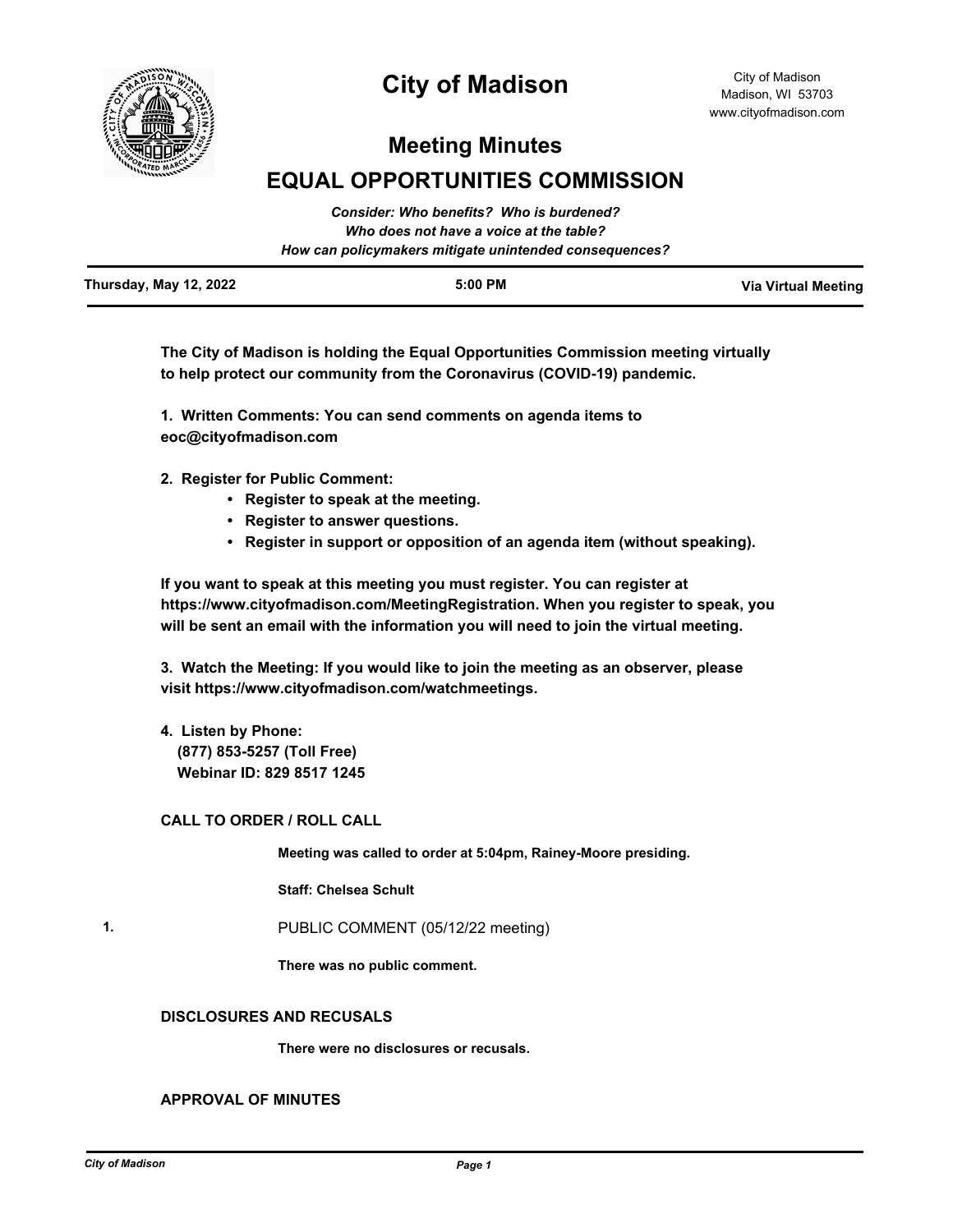**A motion was made by Ramey, seconded by Benford, to Approve the Minutes. The motion passed by voice vote/other.**

### **NEW BUSINESS**

| 2. | Developing of Transit Corridors - How do the new traffic designs and BRT<br>impact marginalized communities?                                                                                                                                            |
|----|---------------------------------------------------------------------------------------------------------------------------------------------------------------------------------------------------------------------------------------------------------|
|    | Staff from Transportation and/or Metro were unable to attend this meeting and<br>did not yet have an update to share. They are presenting at the Transportation<br>and Planning Board meeting on May 16, and the EOC was encouraged to<br>attend/watch. |
|    | Commissioners can register to attend/watch here:<br>https://www.cityofmadison.com/city-hall/committees/transportation-policy-and-<br>planning-board/5-16-2022                                                                                           |
| 3. | Authorizing the Planning Division's shift to a Planning Framework with 13<br>higher level Area Plans to be updated every 10 years                                                                                                                       |
|    | Brian Grady, Principal Planner, presented and was available to answer<br>questions.                                                                                                                                                                     |
|    | A motion was made by Benford, seconded by Andrae, to Return to Lead with<br>the Recommendation for Approval to the PLAN COMMISSION. The motion<br>passed by voice vote/other.                                                                           |
| 4. | Truth and Reconciliation Process Proposal                                                                                                                                                                                                               |
|    | Alder Benford shared an update on the draft proposal with changes from the<br><b>City Attorney.</b>                                                                                                                                                     |
|    | A motion was made by Ramey, seconded by McDowell, to Approve the<br>changes recommended by the City Attorney. The motion passed by voice<br>vote/other.                                                                                                 |
| 5. | Recruitment of New Commissions and Replacement of Luke Schieve as Vice<br>Chair/President                                                                                                                                                               |
|    | A motion was made by Ramey, seconded by McDowell, to Approve Zach<br>Madden as the Vice Chair replacement. The motion passed by voice<br>vote/other.                                                                                                    |
| 6. | <b>EOC Commissioner Bios</b>                                                                                                                                                                                                                            |
|    | A motion was made Schieve, seconded by Ramey, to Table this Agenda Item<br>until the next meeting. The motion passed by voice vote/other.                                                                                                               |
| 7. | <b>EOD Manager Report:</b><br>Technology updates, HUD Project updates, Training and Outreach, Special<br>Projects, Employment/Housing/Public Accommodations Updates                                                                                     |
|    | Byron presented an update on the work of EOD, along with the proposal for the<br>creation of a new retaliation provision under the Equal Opportunities                                                                                                  |